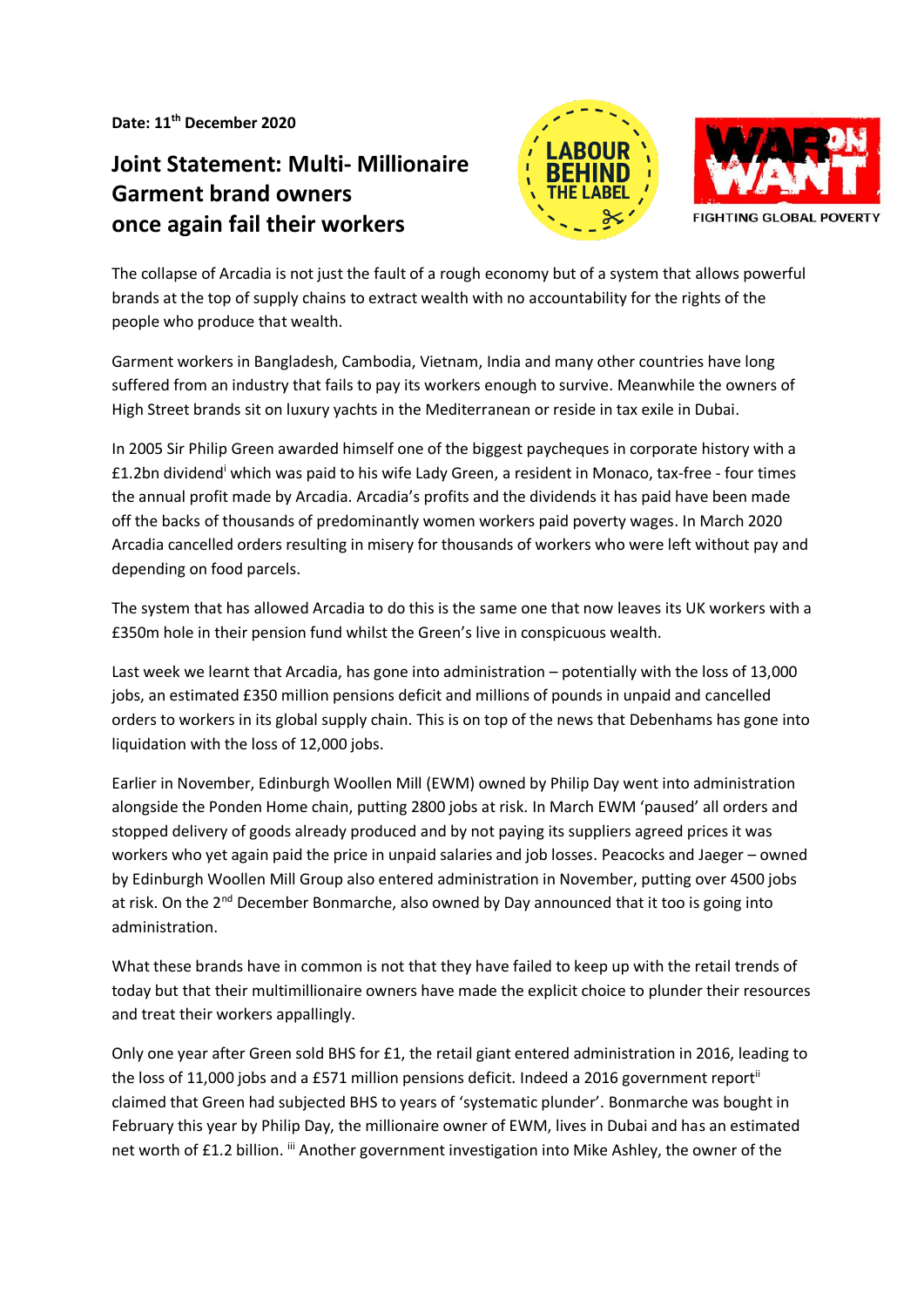Frasers Group who was in the running to buy both Debenhams and possibly Arcadia revealed that his business model runs more like a 'Victorian workhouse' than a reputable high street brand. iv

Like many global clothing brands, the obscene wealth that Green, Day and Ashley have built over the past two decades, has only been possible due to supply chains that exploit and maintain global inequality. Garment workers, predominantly in Asia and predominantly women of colour, have been found working for up to 12 hours a day, 6 days a week - and earn as little as £4 per day. <sup>v</sup> By chasing the lowest wages around the world, global brands not only maintain poverty wages in many countries, but actively drive wages down in real terms and erode hard-won workers' rights protections.

As these brands enter liquidation, the creditors – banks, hedge fund administrators and landlords will pick over the corpses of these businesses. The scraps left behind will leave retail workers in the UK with the bare minimum in compensation, and suppliers and their tens of thousands of workers across Asia will probably not see a penny– for cancelled orders, for underpaid wages and for loss of their jobs. For them there is no safety net; hunger and homelessness are what years of work for the profits of billionaires has left them facing.

The time has come to recognise that voluntary codes of conduct have not worked for workers. **Regulation and accountability are the only way to protect all workers' rights and ensure living wages –** for workers who make our clothes and those who sell them on our high-streets.

Immediately the UK Government should ensure that

- 1. With a £350m hold in Arcadia workers' pension fund that it must be Sir Philip and Lady Green who have to dig into their deep pockets to pay for the pension deficit. vi
- 2. The UK Government must urgently strengthen powers of the Pension Regulator to prevent employers prioritising shareholder dividends and executive pay over pension deficit payments.

Beyond this present crisis with Arcadia we call on the UK Government to

- 3. Support a UN Binding Treaty on Business and Human Rights to make transnational corporations that have amassed tremendous amounts of wealth and power responsible and accountable towards people and the environment.
- 4. To implement mandatory human rights due diligence legislation like a Failure to Prevent law which would hold UK companies accountable if they fail to prevent harmful human rights or environmental impacts and would include effective and deterrent sanctions and liability provisions and provide for effective access to justice for victims, including supply chain workers.